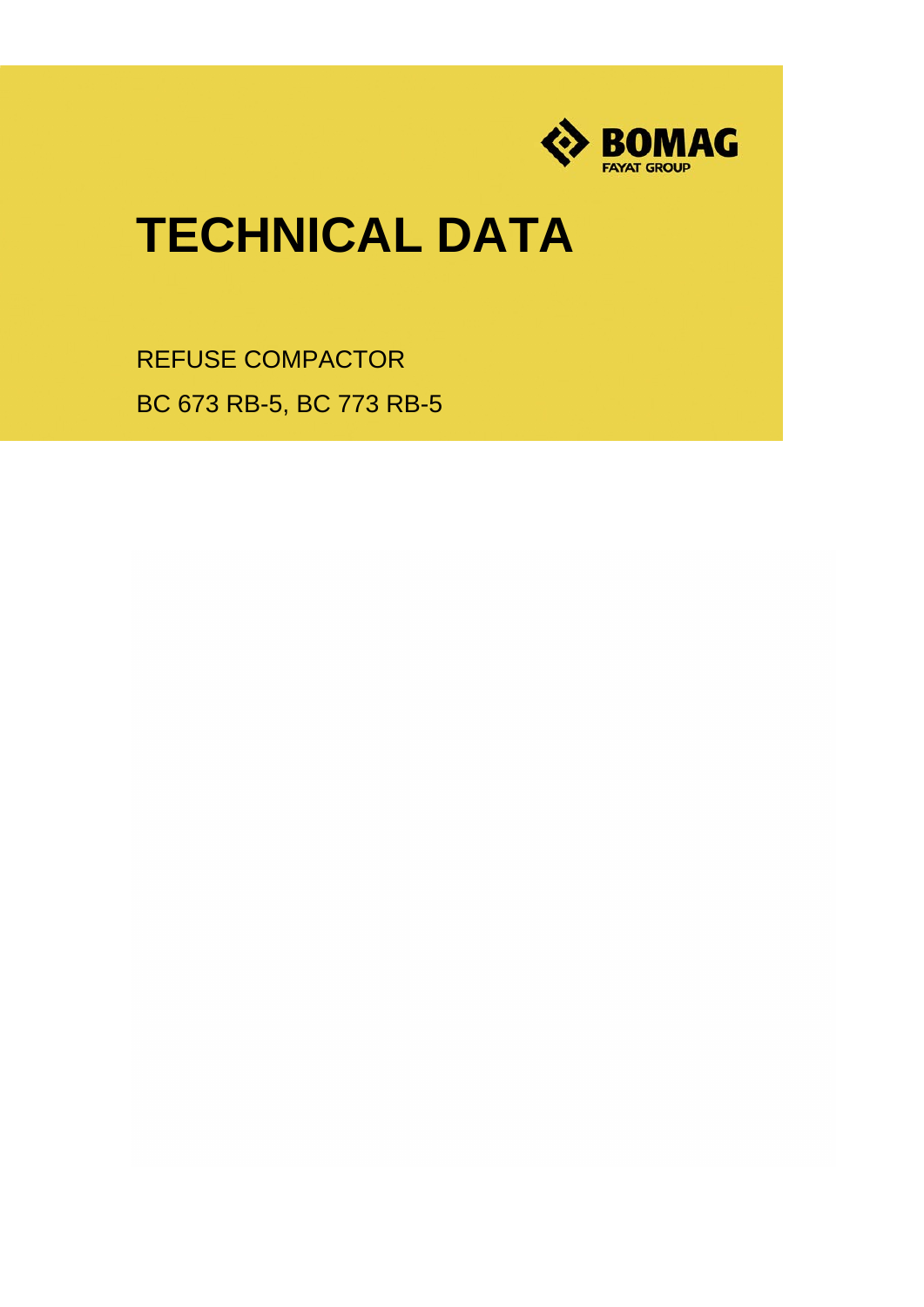

## **Dimensions in mm**

|                                                                                                                                  |  |  | A B B2 B3 D H2 H4 K L |  |  |
|----------------------------------------------------------------------------------------------------------------------------------|--|--|-----------------------|--|--|
| <b>BC 673 RB-5</b> 3890 3800 3692 3467 1810 4060 1950 650 9110<br><b>BC 773 RB-5</b> 3890 3800 3692 3467 1810 4060 1950 650 9110 |  |  |                       |  |  |

## **Shipping dimensions in m3**

**BC 673 RB-5 BC 773 RB-5**

140,549 140,549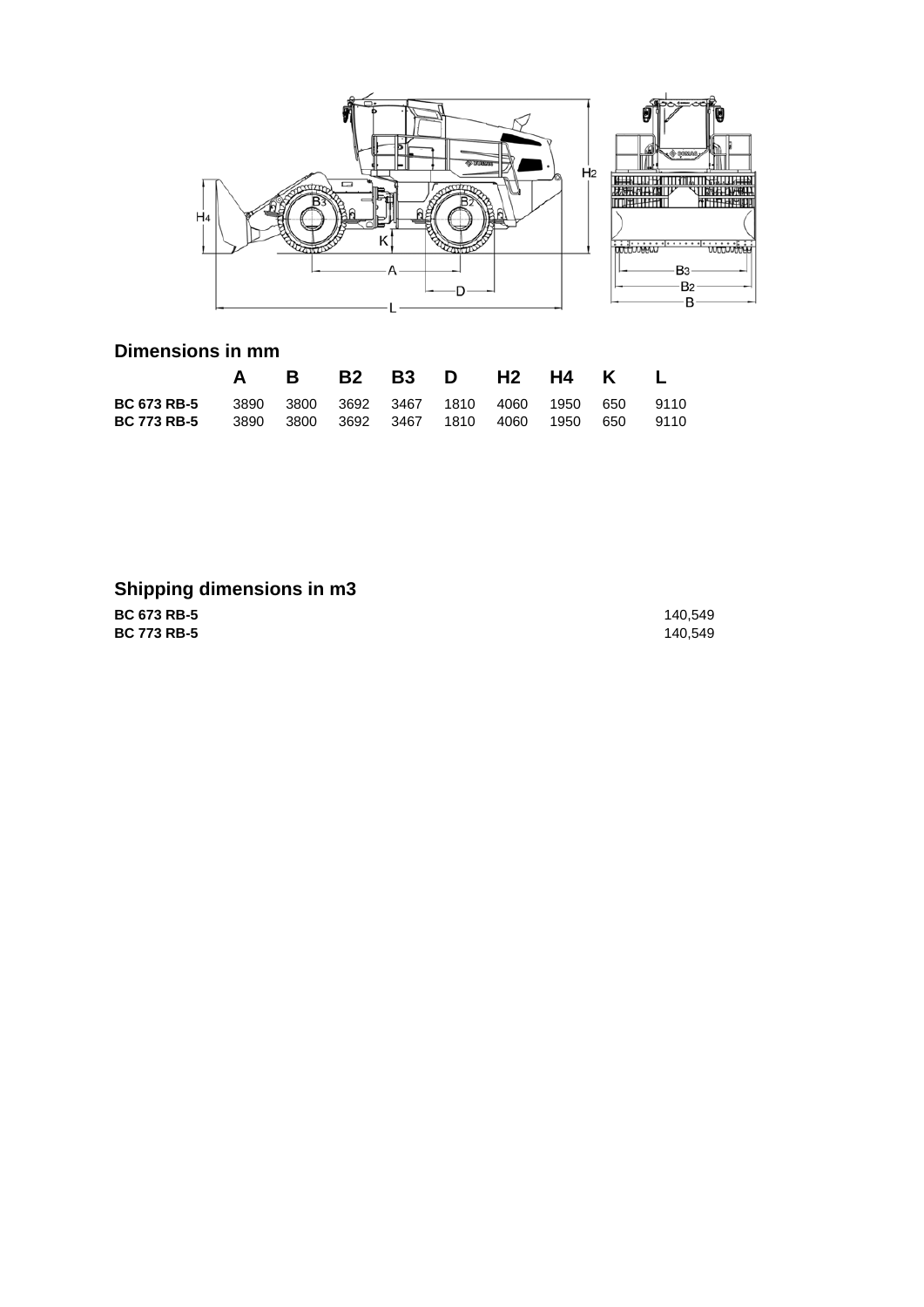| <b>Technical Data</b>                   |              | <b>BOMAG</b><br><b>BC 673 RB-5</b> | <b>BOMAG</b><br><b>BC 773 RB-5</b> |
|-----------------------------------------|--------------|------------------------------------|------------------------------------|
| Weights                                 |              |                                    |                                    |
|                                         | kg           | 34.300                             | 37.900                             |
|                                         | kg           | 33.700                             | 37.300                             |
|                                         | kg           | 16.200/17.500                      | 18.100/19.200                      |
| <b>Driving Characteristics</b>          |              |                                    |                                    |
|                                         | km/h         | $0 - 4,0$                          | $0 - 4, 0$                         |
|                                         | km/h         | $0 - 4,0$                          | $0 - 4,0$                          |
|                                         | km/h         | $0 - 7,5$                          | $0 - 7,5$                          |
|                                         | km/h         | $0 - 7,5$                          | $0 - 7.5$                          |
|                                         | km/h         | $0 - 12,0$                         | $0 - 12,0$                         |
|                                         | km/h         | $0 - 12.0$                         | $0 - 12,0$                         |
| Max. gradeability (dep. on soil con.)   | ℅            | 100                                | 100                                |
|                                         | kN           | 346                                | 394                                |
| <b>Drive</b>                            |              |                                    |                                    |
|                                         |              | Merc.-Benz                         | Merc.-Benz                         |
|                                         |              | <b>OM 471 LA</b>                   | OM 471 LA                          |
|                                         |              | Stage V / TIER4                    | Stage V / TIER4                    |
|                                         |              | DOC+DPF+SCR                        | DOC+DPF+SCR                        |
|                                         |              | Liquid                             | Liquid                             |
|                                         |              | 6                                  | 6                                  |
|                                         | kW           | 340,0                              | 340,0                              |
|                                         | hp           | 456,0                              | 456,0                              |
|                                         | min-1        | 1.700                              | 1.700                              |
|                                         | V            | hydrost.<br>24                     | hydrost.<br>24                     |
|                                         |              |                                    |                                    |
| <b>Compaction Wheels</b>                |              |                                    |                                    |
|                                         | mm           | 1.125/1.125                        | 1.125/1.125                        |
|                                         | mm           | 1.810                              | 1.810                              |
|                                         | mm           | 1.810                              | 1.810                              |
|                                         |              | 55                                 | 55                                 |
|                                         |              | 55                                 | 55                                 |
|                                         | mm           | 1.238                              | 1.238                              |
| <b>Brakes</b>                           |              |                                    |                                    |
|                                         |              | hydrost.                           | hydrost.                           |
|                                         |              | hydromec.                          | hydromec.                          |
| <b>Steering</b>                         |              |                                    |                                    |
|                                         |              | oscil.artic.                       | oscil.artic.                       |
|                                         |              | hydraulic                          | hydraulic                          |
|                                         | grad         | 40/15                              | 40/15                              |
|                                         | mm           | 3.756                              | 3.756                              |
| Dozer Blade                             |              |                                    |                                    |
| Height adjustment over ground level     | mm           | 1.200                              | 1.200                              |
| Height adjustment below ground level    | mm           | 50                                 | 50                                 |
| Dozer blade capacity acc. to SAE J 1265 | m3           | 11,6                               | 11,6                               |
| <b>Capacities</b>                       |              |                                    |                                    |
|                                         | $\mathbf{I}$ | 650,0                              | 650,0                              |
|                                         | $\mathbf{I}$ | 39,0                               | 39,0                               |
|                                         | $\mathsf{I}$ | 350,0                              | 350,0                              |
|                                         | $\mathsf{I}$ | 40,0                               | 40,0                               |
|                                         |              |                                    |                                    |

Technical modifications reserved. Machines may be shown with options.